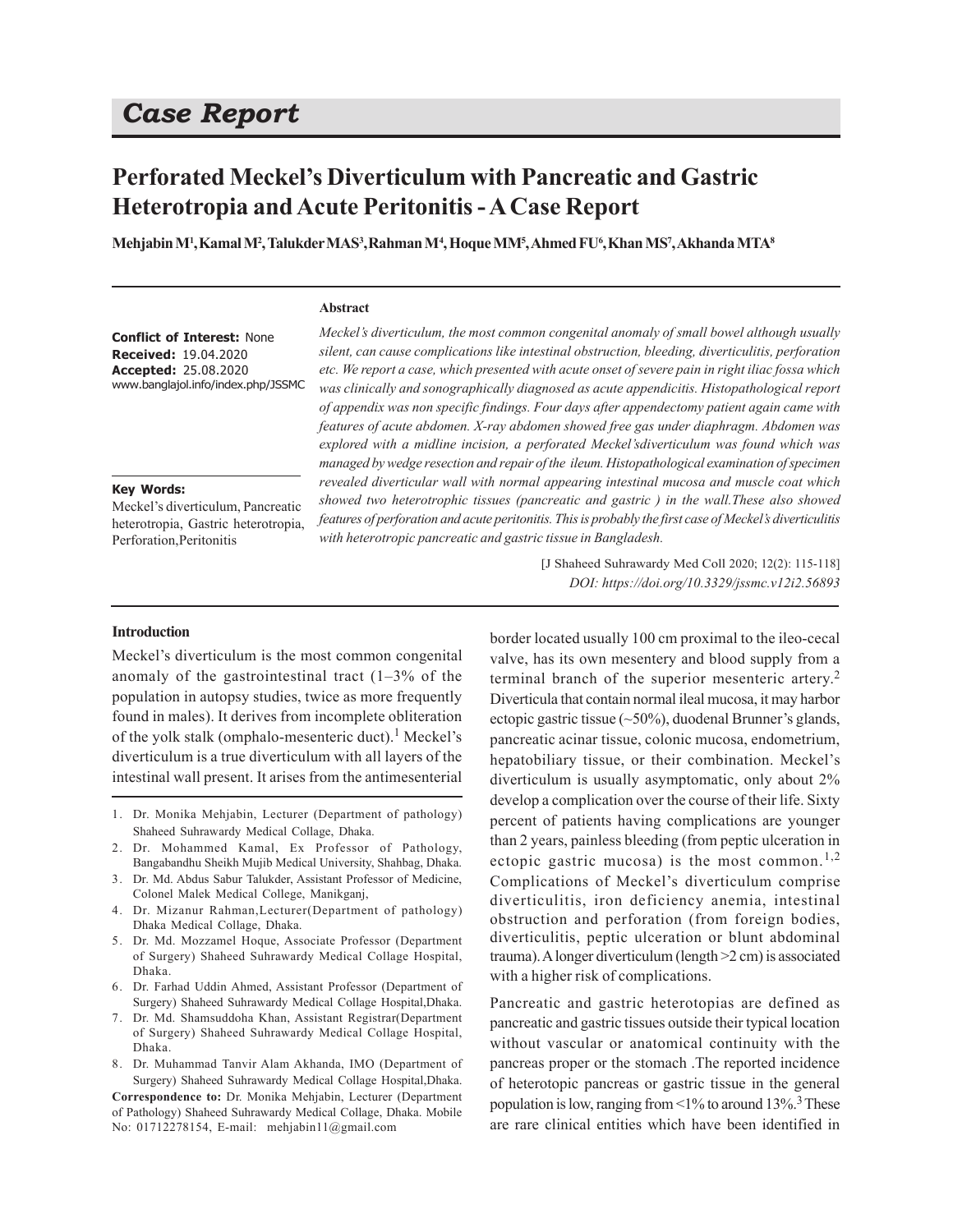virtually the entire length of the gastrointestinal system .However, pancreatic heterotopia is mostly discovered in the stomach, while combined gastric and pancreatic heterotopia is most common in the duodenum and jejunum. Involvement of other organs such as esophagus, terminal ileum, Meckel's diverticulum, colon, ampulla of Vater, gallbladder, spleen, mesentery, liver, bile duct, omentum and urinary bladder are rare but have been previously reported.4The clinical significance of pancreatic heterotopia depends on size, location and associated complications. Pancreatic heterotopia often becomes clinically symptomatic when its size reaches 1 cm in the stomach or duodenum, and it may present with pain, anemia, melena or weight loss. Gastric heterotopias, however, can become clinically significant due to sequelae of acid secretion and/or polyp formation. So it was the rare cases where pancreatic and gastric heterotopia were reported together in the Meckel's diverticulum.2,4

## **Case Report**

A 17 year old male admitted in Shaheed Suhrawardy Medical College Hospital, Dhaka presented with acute onset of severe pain in right iliac fossa for one day.The pain was so severe that he was admitted to the hospital. On examination he was febrile (102 degree F) with pulse rate of 120 per minute and BP 128/90 mm of Hg. He had nausea and pass vomitus for few times. All hematological parameters (except leucocytosis) were within normal limits. Abdominal examination showed rebound tenderness in right iliac fossa and around the umbilicus. Ultrasonography of the abdomen revealed presence of an inflamed appendix in the right iliac fossa. According to indication, appendectomy was done. Patient was released from hospital after two days. Histopathological report of appendix was non specific chage (Figure-1). After four days of surgery patient was again admitted in same hospital presented with abdominal distension. Abdominal examination showed distension of abdomen with rebound tenderness and rigidity all over. X-ray of abdomen in erect posture showed free gas under right dome of diaphragm (Figure-2). A provisional diagnosis was perforation in the site of appendectomy. After resuscitation of the patient, abdomen was explored by midline incision. Peritoneal cavity contained huge collection of pus and peritoneal fluid. Gut adherent was present. After proper suctioning, base of appendix and caecum was checked and these appeared normal. After searching a perforated Meckel's diverticulum was found (Figure-3) which was 5 cm in length in the right lower abdomen. Wedge resection and ileal repair were done.The specimen was sent for histopathological study. Grossly the specimen was (5x2) cm tubular piece of intestinal wall. Serosal surface was

unremarkable. On opening it showed normal appearing mucosa and a small site of perforation (Figure-4). Microscopically it was a diverticular wall revealed normal appearing intestinal mucosa and muscle coat (Figure-5). The mucosa in some areas and muscle coat showed heterotropic pancreatic and gastric tissue (figure 6-7). The serosa also revealed perforation and features of peritonitis (Figure-8).



**Fig.-1:** *No significant change in Appendix.*



**Fig.-2:** *X-ray of abdomen in erect posture (Free Gas Under diaphragm).*



**Fig.-3:** *Peroperative photomicrograph of perforated Meckel's Diverticulum.*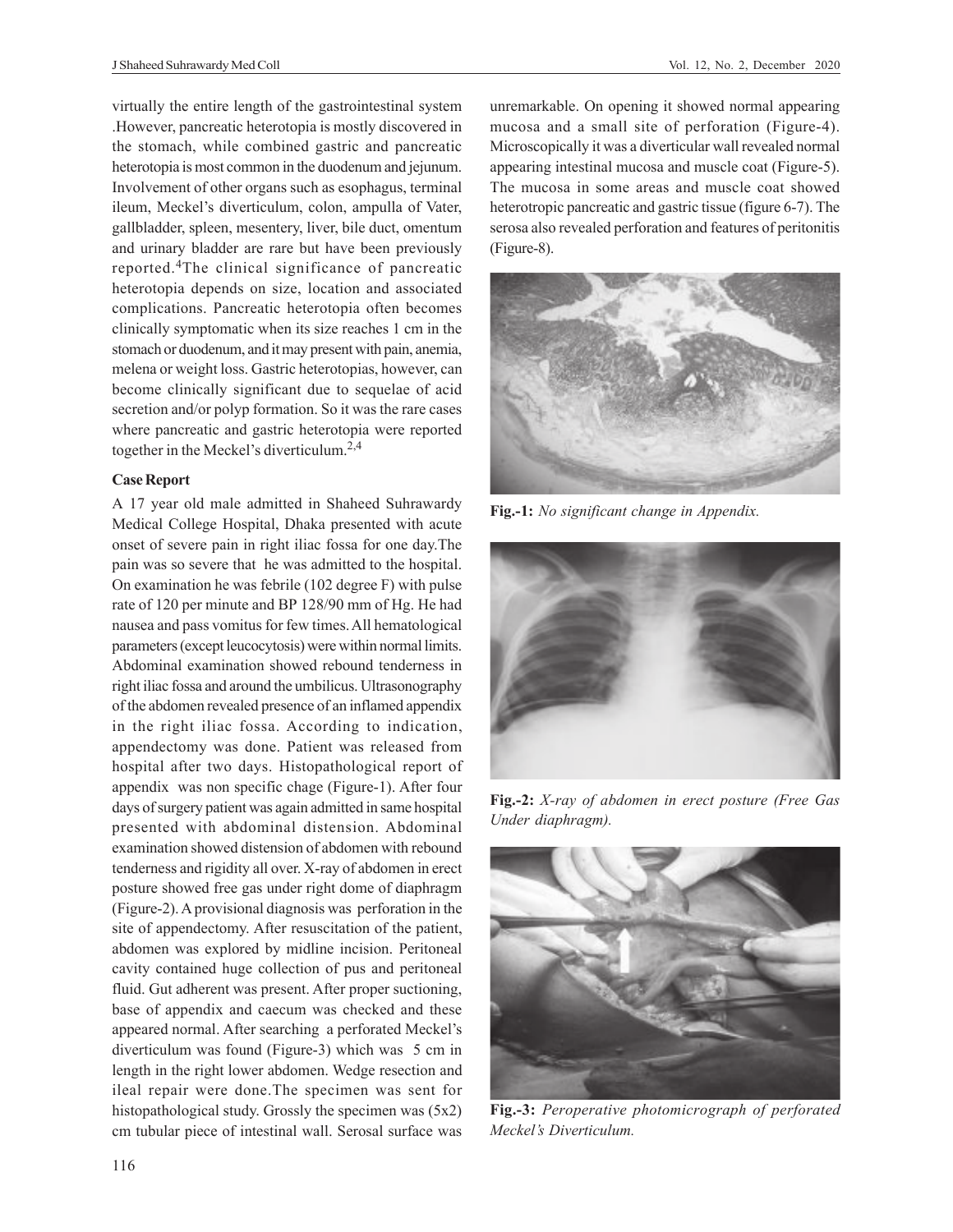

**Fig.-4:** *Gross sample of perforated Meckel's diverticulum.*



**Fig.-5:** *Normal appearing intestinal wall of Meckel's Diverticulum.*



**Fig.-6:** *Heterotropic pancreatic tissue in the wall of Meckel's Diverticulum.*



**Fig.-7:** *Heterotropic gastric tissue in The wall of Meckel's Diverticulum.*



**Fig.-8:***Microscopically perforation with acute peritonitis in Meckel's Diverticulum.*

#### **Discussion**

Meckel's diverticulum is the most common congenital anomaly of the gastrointestinal tract.<sup>1,2</sup> The incidence ranges between 1 and 2%, with a lifetime complication risk of 4–6% . Meckel's diverticulum is a true diverticulum, usually found on the anti-mesenteric edge in the ileum.<sup>3,4</sup> The majority of Meckel's Diverticulum are asymptomatic and are incidentally discovered intraoperatively.<sup>5</sup> Perforation is reported to be a consequence of acute inflammation of Meckel's Diverticulum, but the exact percentage of this pathology has not been reported. Ferguson et al published in a search of Medline and Embase around 40 case-reports of perforated Meckel's diverticulum over the past 30 years.<sup>6</sup> Perforated Meckel's Diverticulum may present as acute abdomen and resemble acute appendicitis.<sup>7</sup> It is either caused by irritation of foreign body like fish bone, bay leaf, chicken bone, needles and button battery.<sup>8</sup> or following blunt abdominal trauma, which was first described by Park and Lucas in 1970.<sup>9</sup> Neoplastic causes, like GIST or leiomyoma have been also reported.10 Perforation due to progressive inflammation of Meckel's Diverticulum or ectopic tissue was reported and was present in our case. Diagnosis of Meckel's Diverticulum is notably difficult, as the symptoms and imaging features are non-specific.<sup>11</sup> CT scan and Ultrasound are not diagnostic because they can't differentiate between a diverticulum and a loop of bowel.<sup>12</sup> Meckel-scan with 99mTc-pertechnetate may diagnose Meckel's Diveticulum. It can detect the presence ectopic gastric mucosa in cases of complicated Meckel's Diverticulum and can also identify the site of gastrointestinal bleeding. Its accuracy was reported to be around 90% in pediatric series, and only 46% in the adult group.13 Less than 10% of symptomatic cases of Meckel's Diverticulum are diagnosed preoperatively. <sup>14</sup> In the reported case, at first patient was diagnosed as acute appendicitis. Later patient came with acute abdomen.